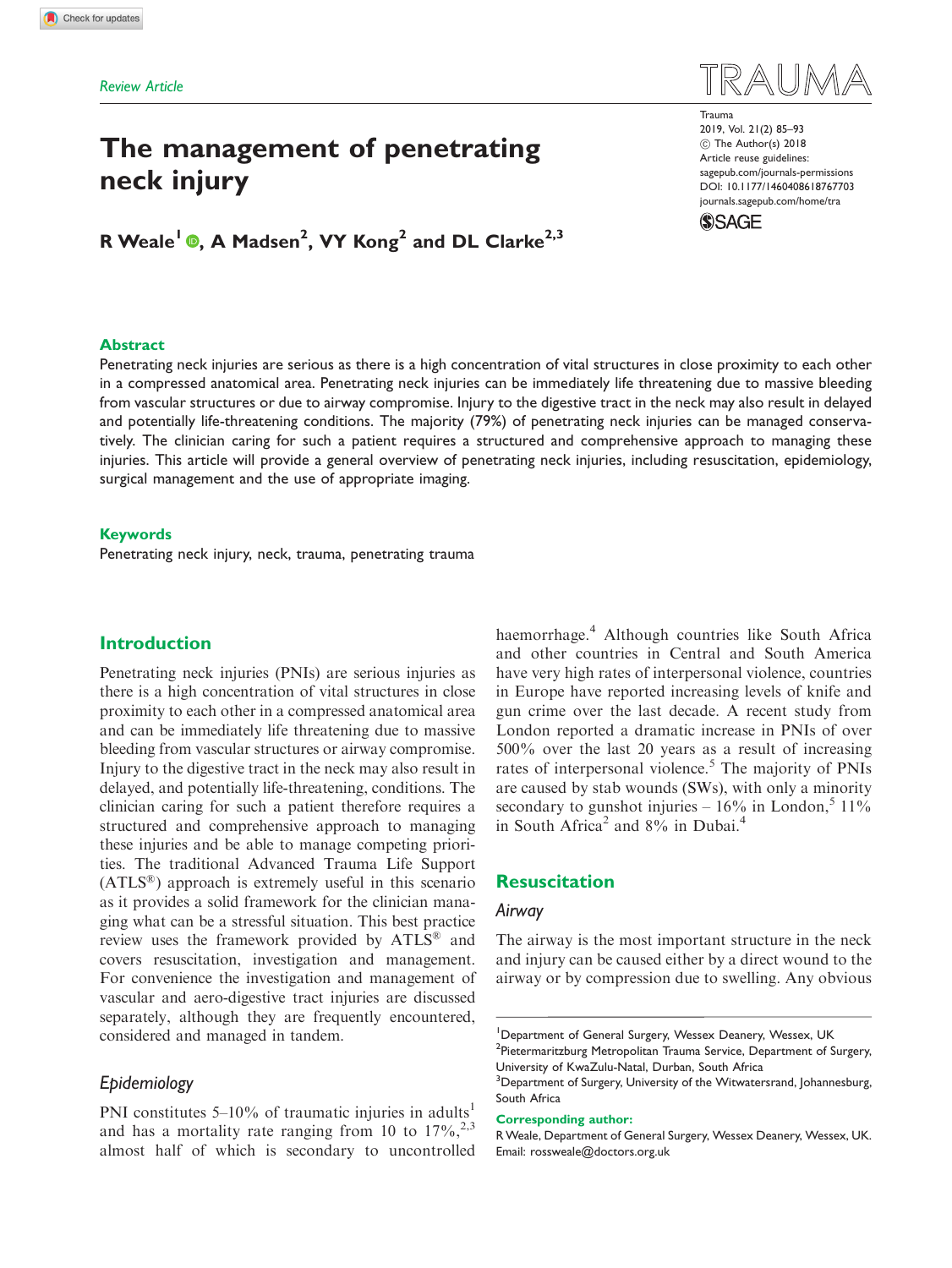wounds should be noted as should patient distress, cyanosis, voice changes or stridor. If the patient is talking, assume the airway is patent, but preparation for intubation should be undertaken as deterioration may occur rapidly. Examine for expanding haematoma, tracheal deviation, debris or obstruction in the airway which can be removed with gentle and controlled suction. If there is any doubt about the adequacy of the airway, a definitive airway is required, but it is important to remember that it may be difficult to intubate a patient with a swollen neck and the most experienced clinicians should be available to perform this urgently.

If intubation proves impossible then it will be necessary to proceed to a surgical airway and a surgical cricothyroidotomy is the recommended technique for establishment of an urgent surgical airway. A horizontal incision through the skin and cricothyroid membrane is opened further with a curved haemostat before passing a paediatric endotracheal tube through the cricothyroidotomy into the airway. Confirmation of correct placement is by observation of misting inside the tube, easy ventilation of the patient or the gold standard end tidal  $CO<sub>2</sub>$ . Surgical airways can be difficult if vascular injury has caused tracheal displacement from surrounding haematoma. Once the situation has been rescued with an urgent cricothyroidotomy it should be replaced by a formal tracheostomy performed in the operating room.

#### Breathing

Respiratory rate and lung expansion should be looked for, as should any other associated injury, and subcutaneous emphysema or air leak are examined for. High flow oxygen should be administered as required. Penetrating wounds to the root of the neck may result in a pneumothorax or haemothorax and can develop into an immediately life-threatening tension pneumothorax, so tracheal deviation, which is indicative of tension pneumothorax, must be excluded and treated immediately by needle decompression and subsequent insertion of a chest drain if present.

#### Circulation

Issues with circulation may present with overt external bleeding from a PNI or when the bleeding has stopped due to a tamponade effect.

The patient with overt bleeding. Bleeding from PNIs can be dramatic and catastrophic and needs to be controlled in tandem with attempts to control and secure the airway and the best way to control overt bleeding is by direct pressure; in an open wound direct digital control of bleeding is required but is not a task for inexperienced staff and requires surgical skill. If digital control is effective it should be maintained whilst the patient is expedited into the operating room. Foley catheter balloon tamponade to control bleeding from a neck wound is well described, and if performed well can temporize the bleeding.<sup>6</sup> The largest available Foley catheter that fits into the external wound is inserted and inflated until resistance is felt and the bleeding ceases; the skin is then sutured over the vascular injury to maintain tamponade, after advancing the catheter slightly so as to not rupture the balloon. In this high-pressured scenario, excess traction on the catheter is a real possibility, creating a larger hole and exacerbating the bleeding and must be avoided.

Never blindly apply clamps into the depths of an actively bleeding wound and avoid probing the wound in the emergency department, as this may cause further damage and dislodge any clots. If there is ongoing bleeding which cannot be controlled by direct pressure or Foley catheter then the patient should proceed directly to the operating room. If however, the airway has been controlled and bleeding temporized then imaging may need to be obtained prior to proceeding to the operating room.

The patient with a non-bleeding neck wound. Although the actively bleeding PNI mandates urgent surgery, the situation of a non-bleeding PNI is much more frequently encountered and necessitates a decision from one of three options: mandatory exploration, selective operation in conjunction with mandatory imaging and selective non-operative management in conjunction with selective imaging.

Mandatory exploration: Traditionally, all wounds which breeched the platysma muscles were explored<sup>8</sup> which resulted in a high rate of false negative neck exploration and has now been abandoned by most centres.

Mandatory imaging: Some clinicians would image the vascular system and the digestive tract of all patients with PNIs,<sup>9</sup> traditionally by means of formal catheter-directed angiography (CDA) and a contrast swallow or oesophagoscopy, but more recently CT angiography (CTA) has tended to replace formal CDA and the decision to operate was based on the results of these investigations. Exploring the neck without the benefit of a road map of the injury is more challenging and difficult to justify in the modern era where good quality imaging is so freely available.

Selective imaging and selective non-operative management: Mandatory imaging will also result in a high rate of negative investigations and whilst the complication rate of modern imaging is low it is still expensive and a waste of resources, even in more affluent health care systems. For this reason, most authors now advocate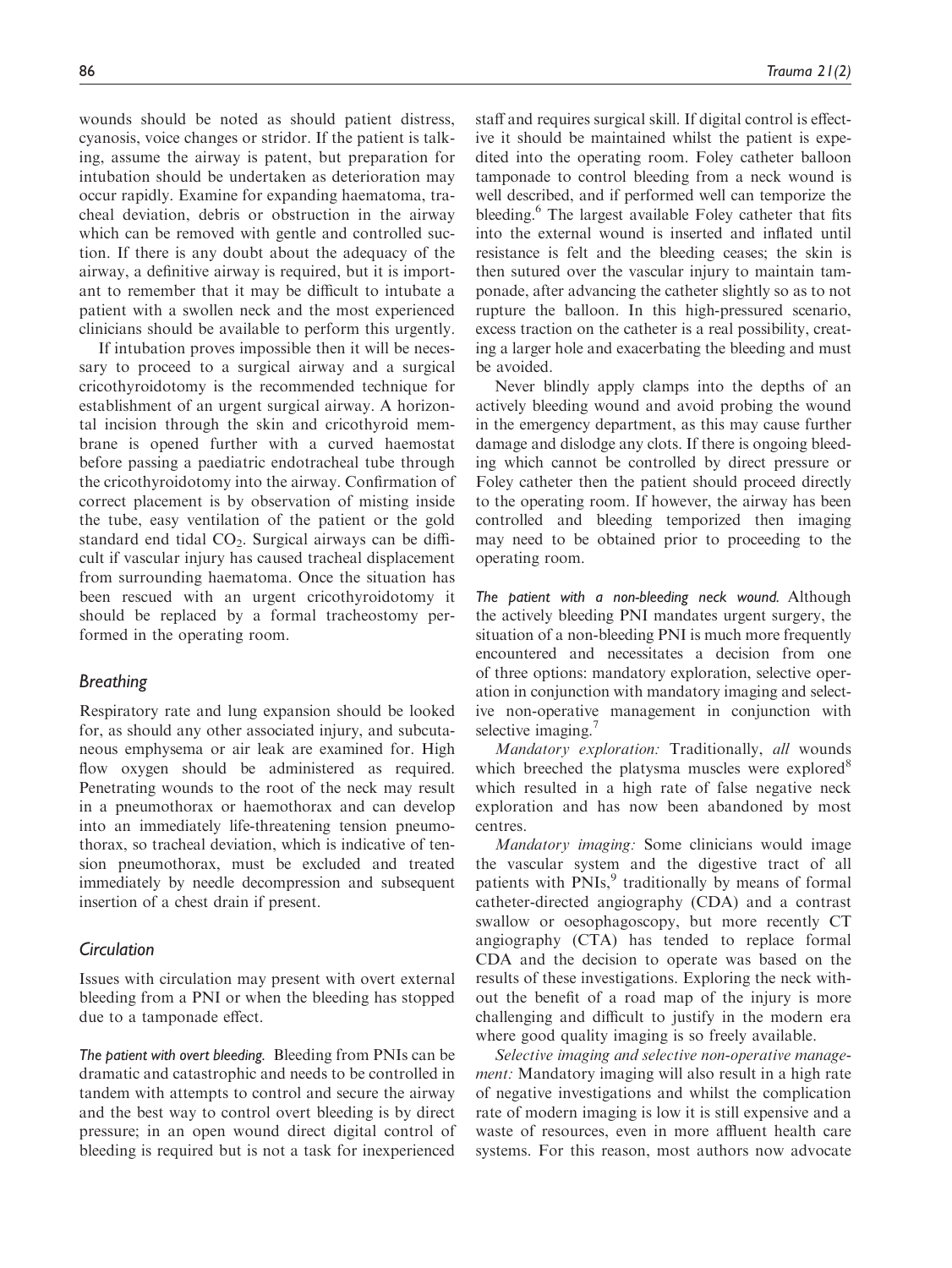#### Table 1. Clinical signs of injury in penetrating neck trauma.

|            | Vascular                                                                                                                               | <b>Airways</b>                                     | Digestive tract                                                        |
|------------|----------------------------------------------------------------------------------------------------------------------------------------|----------------------------------------------------|------------------------------------------------------------------------|
| Hard signs | Exsanguinating haemorrhage<br>Rapidly expanding/pulsatile haematoma<br>Central neurological deficit<br>Bruit or thrill<br>Absent pulse | Visible bubbling injury and<br>airway compromise   | Visible injury leaking saliva                                          |
| Soft signs | Venous ooze<br>Non-expanding/pulsatile haematoma<br>History of significant bleed/hypotension<br>Brachial plexus injury                 | Dysphonia<br>Haemoptysis<br>Subcutaneous emphysema | Odynophagia/dysphagia<br><b>Haematemesis</b><br>Subcutaneous emphysema |

#### Table 2. The zones of the neck.

|        | <b>Boundaries</b>                               | Contents at risk                                                                                                                                                                                                                               |
|--------|-------------------------------------------------|------------------------------------------------------------------------------------------------------------------------------------------------------------------------------------------------------------------------------------------------|
| Zone I | Cricoid process to<br>sternoclavicular notch    | $\bullet$ Trachea<br>• Subclavian, innominate and jugular veins<br>• Recurrent laryngeal and vagus nerves<br>• Oesophagus<br>• Proximal section of common carotids<br>• Vertebral and subclavian arteries<br>• Spinal cord and brachial plexus |
| Zone 2 | The angle of mandible to<br>the cricoid process | • Larynx and pharynx<br>• Vagus nerves<br>• Vertebral arteries<br>• Distal section of the common carotids and<br>proximal parts of the internal<br>and external carotid artery<br>• Jugular veins<br>• Spinal cord                             |
| Zone 3 | Base of skull to angle of mandible              | • Extracranial internal carotid and<br>vertebral arteries.<br>• External carotid artery<br>• Jugular veins<br>• Cranial nerves IX-XII<br>• Spinal cord                                                                                         |

a policy of selective imaging based on a detailed clinical assessment<sup>10</sup> and only obtain imaging if the patient has a hard or a soft sign of a vascular or aero-digestive tract injury (Table 1). This decision making is intimately related to both the zone of injury in the neck (Table 2) and the mechanism of injury as gunshot wounds (GSWs) are far more destructive than SWs and some authors will routinely image all GSWs to the neck.<sup>11</sup>

### Operative management

Before commencing, the operating surgeon must be prepared to extend the incision further up into the neck or down into the mediastinum as the situation demands and to harvest a saphenous vein graft from the groin, and the patient must be draped accordingly. The operative approach can be described according to the zones of the neck, as first described by Monson et al.<sup>12</sup> It is an anatomical classification and is different to the zones used by head and neck surgeons in elective cancer resections.

Obtaining proximal control of injuries to the great vessels at the root of the neck and the superior mediastinum (zone 1) is difficult and may well require a sternotomy; zone 2 injuries are the most accessible to surgical exploration and historically it was common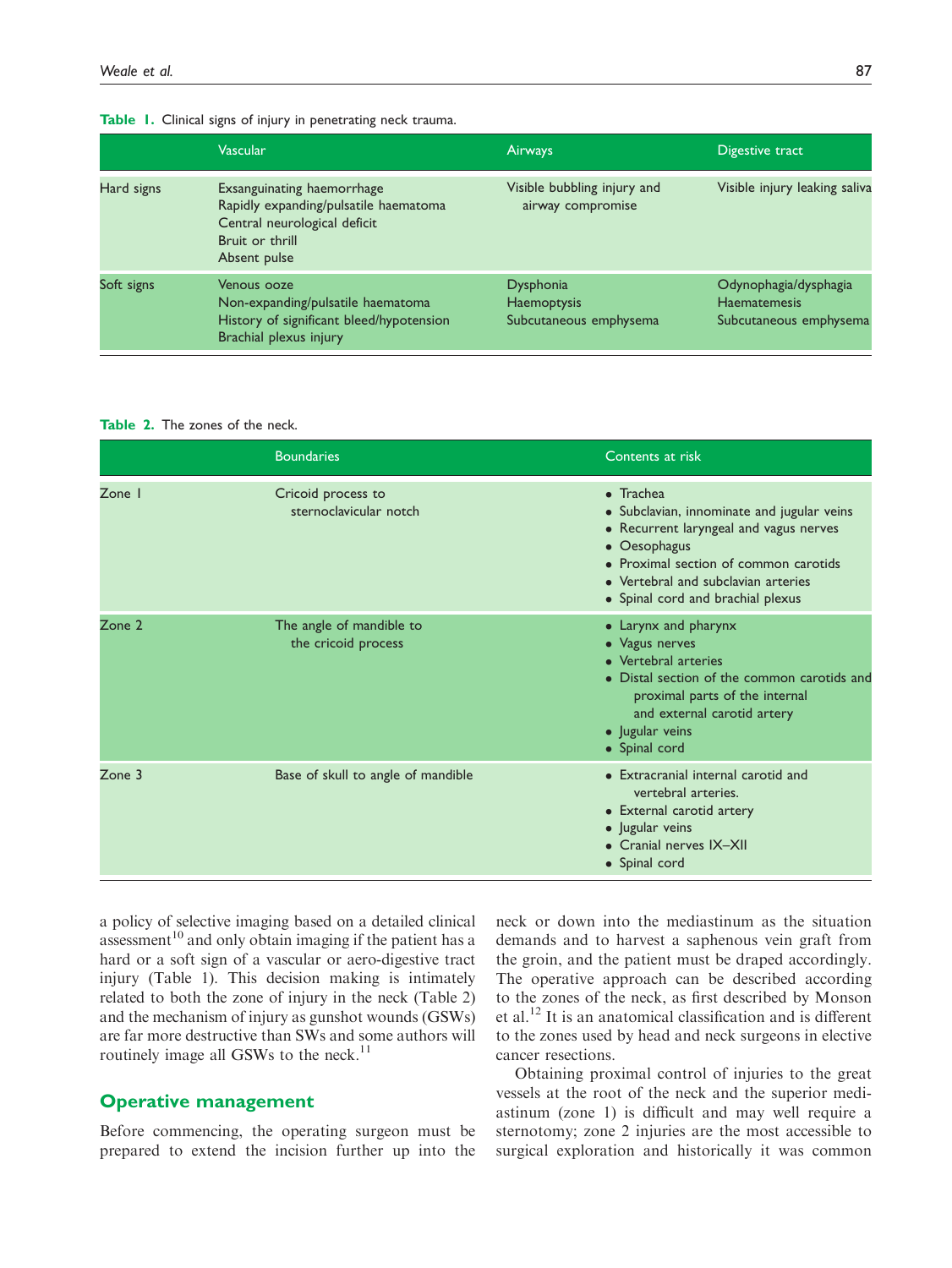practice to perform mandatory neck explorations of zone 2 injuries. $8\text{ Due to a high negative exploration}$ rate, a more selective operative management with

greater use of CTA is now advocated.<sup>2</sup> Zone 3 is the most difficult region in which to operate, as it may be difficult to achieve distal control of bleeding vessels where they enter the base of the skull. A number of strategies have been advocated to deal with such injuries including division of the sternocleidomastoid muscle from its insertion at the base of the skull and dislocating the mandible to improve access to the distal internal carotid artery. With modern endovascular techniques it is possible to treat many of these injuries nonoperatively. The use of the zones of the neck to guide imaging strategies is now being challenged by the 'no zone' approach,13 which proposes that the external wound does not correlate with the site or level of the injured structure and so basing an approach on the site of the external wound alone is unhelpful.

#### Vascular investigations

### CDA

CDA was the traditional modality for imaging the vascular structures in the neck $9,10$  and in many ways remains the gold standard as it is both highly sensitive and specific and provides excellent quality vascular imaging. It requires cannulation of the femoral artery, however, and has an incidence of catheter-related morbidity but has the advantage of being potentially therapeutic as endovascular surgery becomes more widespread. Active bleeding can be temporized by proximal balloon occlusion as an adjunct to definitive surgery or managed definitively with embolization as in the case of vertebral artery injury or splenic



#### CTA

CTA has largely replaced CDA as an investigative modality of choice to exclude vascular injury (Figure  $2)^{19,20}$  with an extremely low false negative rate.<sup>2,9</sup> In one study of 510 PNI patients, 76% underwent CTA and if CTA did not show an injury then it could be safely concluded that there was no injury. There is however a definite risk of a false positive results and this must be borne in mind when planning management of an injury seen on  $CTA$ ;<sup>11</sup> the use of CTA as a screening modality for asymptomatic patients is probably not justified.<sup>21,22</sup>

### Aero-digestive tract investigations

Although in the acute setting the focus is on controlling the airway and vascular injury, it is important to consider a pharyngeal or oesophageal injury. These injuries often present with only subtle clinical findings and symptoms and if not specifically looked for, diagnosed and managed appropriately can be associated with significant morbidity and even mortality due to deepseated sepsis and mediastinitis. The most common site of oesophageal injury is in the cervical region, $^{23}$  but oesophageal injury in PNIs is rare, with the cervical oesophagus only injured in  $3-6\%$  of cases.<sup>24,25</sup>

#### Contrast swallow

This is the traditional modality used to image the pharynx and oesophagus. It is highly sensitive and specific for a surgically significant injury<sup>26</sup> and should be the modality of choice. Water-soluble contrast must be used as leakage of barium may result in pneumonitis or mediastinitis. The patient must be able to co-operate to perform this investigation which limits its usefulness in the obtunded or intubated patient. Contrast swallow studies are less sensitive in detecting hypo-pharyngeal injuries compared to endoscopy.<sup>27</sup>

#### Endoscopy

Both the digestive tract and the trachea can be assessed by means of endoscopy, which is usually performed in the operating room. It is ideal for patients who cannot undergo contrast studies as they are intubated or



Figure 1. Catheter-directed angiogram with deployed endovascular stent in the left subclavian artery.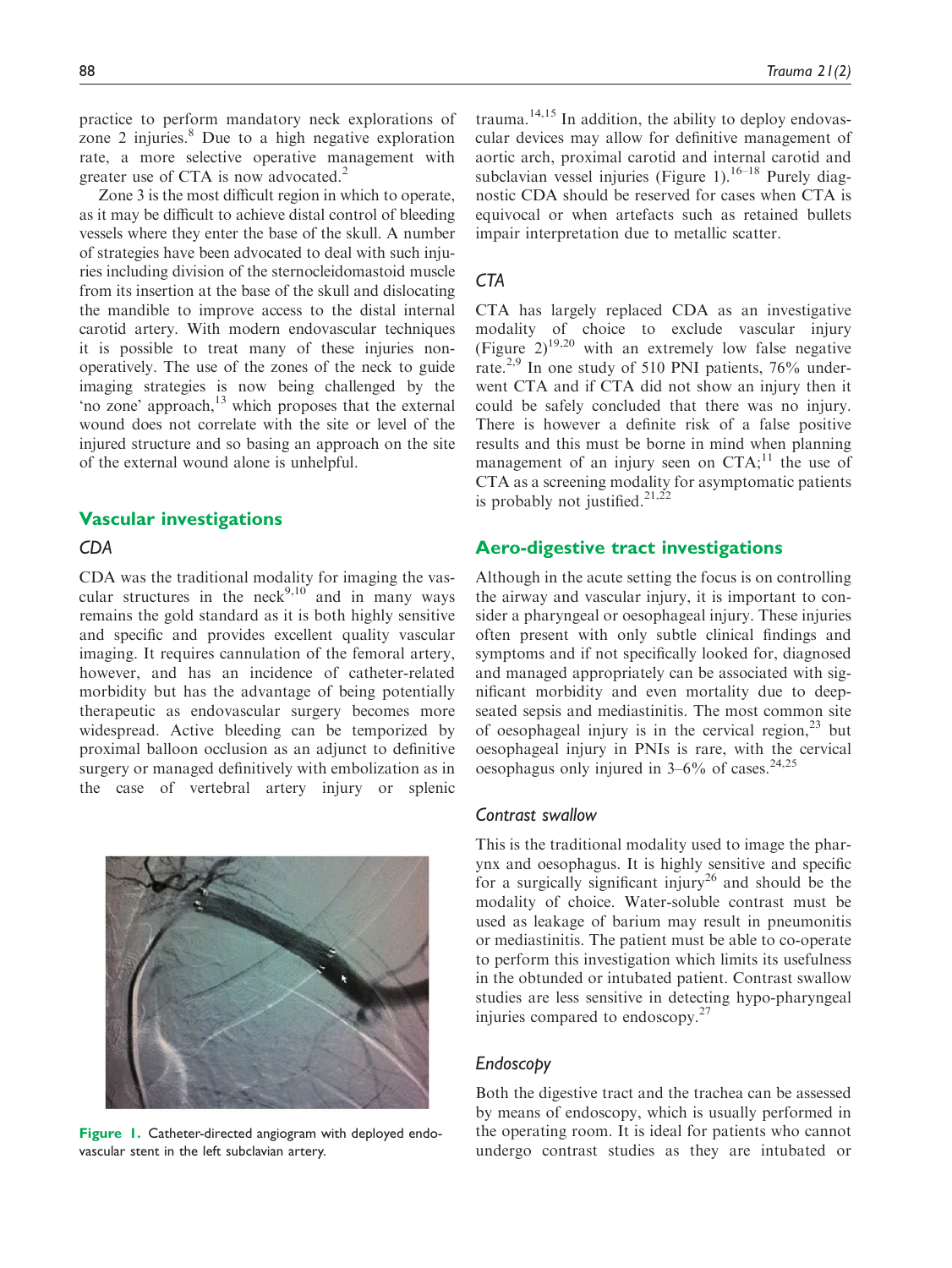

Figure 2. (a) Filling defect in the proximal segment of the right common carotid artery, zone 1 and (b) pseudoaneurysm of the right common carotid artery, zone 2.

otherwise obtunded, but care should be taken so as to avoid exacerbating an undiscovered oesophageal tear.

### Management of vascular injury

The management of the vascular injury depends on the vessel which has been injured and the site of the injury. In cases of severe haemorrhagic shock not responding to resuscitation, ligation of major neck veins is preferred. If necessary, the external carotid artery and its branches can be ligated; however, internal carotid injuries should by and large be repaired.<sup>28,29</sup> Endovascular approaches are an alternative.

The key to exploring a patient with a vascular injury in the neck is the same as dealing with a major vascular injury anywhere else and is to obtain proximal and distal control of the bleeding vessel. The steps needed to obtain proximal and distal control will vary depending on the site of the injury. The zones of the neck remain useful when planning a surgical approach to accessing and controlling the injured vessel, but be aware that PNIs may traverse more than one zone, and that the true tract of an injury is often difficult to assess clinically.<sup>13</sup> The site of the external wound is therefore not always a reliable indicator of the location of an injury to the underlying structures which reinforces the benefits of obtaining imaging prior to exploration when the patient is sufficiently haemodynamically stable.

### Zone 1

Injuries to vessels in zone 1 of the neck are essentially injuries to the root of the neck and the thoracic inlet. The vessels which may be injured include the first and second parts of the left and right subclavian artery, the innominate artery, the proximal parts of the left or right common carotid artery and occasionally the arch of aorta itself.

The single best incision to provide access to the origin of these vessels in the anterosuperior mediastinum remains a median sternotomy; $30$  the brachiocephalic vein usually needs division by suture ligation to open up access to the arch of the aorta and its major branches – once achieved proximal vessel control is usually not difficult. There are advocates of a high third space left thoracotomy who claim this provides access to the left subclavian artery as it runs along the apex of the lung. The major limitation is that the surgeon has very limited access to the superior mediastinum and if the source of bleeding is not the subclavian artery then this approach may be potentially counterproductive.

If the site of the injury has been positively identified as being the second part of the subclavian artery on the left or the right and the patient is not actively bleeding then a more limited approach is acceptable, usually in the form of a supraclavicular incision, extending laterally for approximately 10 cm in length from the sternal notch. Platysma, the clavicular head of the sternocleidomastoid and the omohyoid muscles are divided to expose the fat pad in front the anterior scalene muscle, containing the phrenic nerve which must be preserved. The phrenic nerve crosses the anterior scalene muscle diagonally from lateral to medial and should be gently retracted medially. The subclavian vein is now exposed beneath the scalenus anterior muscle. Access to the subclavian artery requires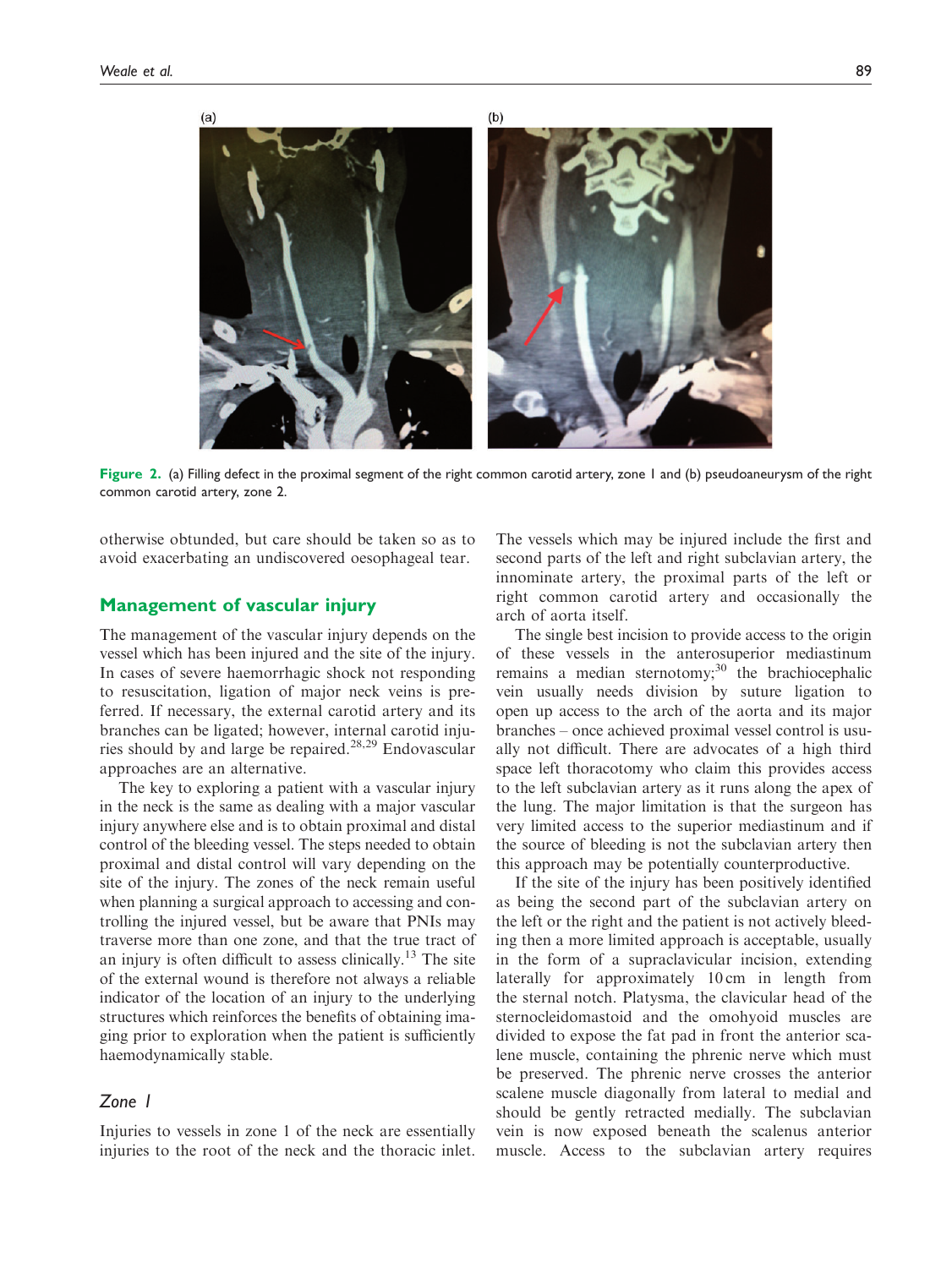division of the anterior scalene muscle and then the pulsation of the second part of the subclavian artery as it emerges slightly above the clavicle is felt. If operating on the left side it is important to be aware of the thoracic duct which enters the confluence of the internal jugular and subclavian vein behind the medial border of the anterior scalene muscle; if this structure is injured it should be ligated.

Where possible, repair of the proximal common carotid arteries should be undertaken to avoid the risk of cerebral infarction associated with ligation of these vessels especially in the hypotensive patient. They may be repaired with a primary lateral repair, end-to-end anastomosis, with the use of an interposition graft such as a reverse saphenous venous graft or a synthetic graft, or a patch angioplasty.<sup>31</sup>

### Zone 2

Injuries in zone 2 (Figure 3) are accessible through a formal neck incision along the anterior border of the sternocleidomastoid muscle with extension to the mastoid process (avoiding the hypoglossal nerve) or sternal notch as required. The anterior border of sternocleidomastoid becomes visible after incision through skin and platysma and is retracted laterally and the carotid pulsation will guide the surgeon onto the carotid sheath which contains (from lateral to medial) the internal



jugular vein, the vagus nerve and the common carotid artery. To expose the common carotid artery the facial vein, which drains into the internal jugular vein, must be divided and suture ligated. Once the common carotid has been identified it can be followed in a cephalad direction until the bifurcation is reached, identifying and protecting the vagus nerve within the carotid sheath. Carotid artery injuries should almost always be repaired, usually by primary repair or use of an autologous interposition graft; more exotic options such as interposing the internal and external carotid are by and large the stuff of case reports and such complexity should be eschewed in favour or simplicity.

If the patient is truly in extremis, then ligation of internal or common carotid vessels can be performed, but the outcome is variable and depends on both anatomical factors such as the patency of the Circle of Willis and the physiological state of the patient.<sup>32</sup>

### Zone 3

This is a difficult region in which to operate, as the facial skeleton obstructs a clear surgical view. A number of approaches have been described some of which are quite exotic and include craniotomy, and manoeuvres to anteriorly displace the mandible. Generally, this is not necessary and access can be gained by dividing sternocleidomastoid off its insertion into the skull and dividing the posterior belly of the digastric muscle and if necessary dividing the styloid process. Sustained traction on the angle of the mandible generally provides sufficient exposure to the internal carotid in this region.

#### Vertebral artery injuries

Vertebral artery injury has a low mortality rate of only  $6.9\%$ <sup>33</sup> and most injuries to the vertebral artery can be dealt with by angiographic embolization.33,34 If the injured vessel is actively bleeding and exploration is necessary it is important to remember that the proximal portion of the vertebral artery enters the spinal transverse process at the level of C6. It is usually impossible to get access distal to that point. Some authors have described unroofing the artery in this bony canal or blind clipping above and below the injury,  $33$  but these approaches carry the risk of cervical nerve root damage. A safer option is to ligate the vertebral artery at its origin on the second part of the subclavian and to then occlude the foramen with bone wax.

#### Endovascular management

The difficulty associated with surgical access to injuries of zones 1 and 3 has led to the expansion of endovas-Figure 3. Zone 2 stab wound.  $\frac{35-39}{2}$  cular approaches to injuries in these regions.<sup>35-39</sup>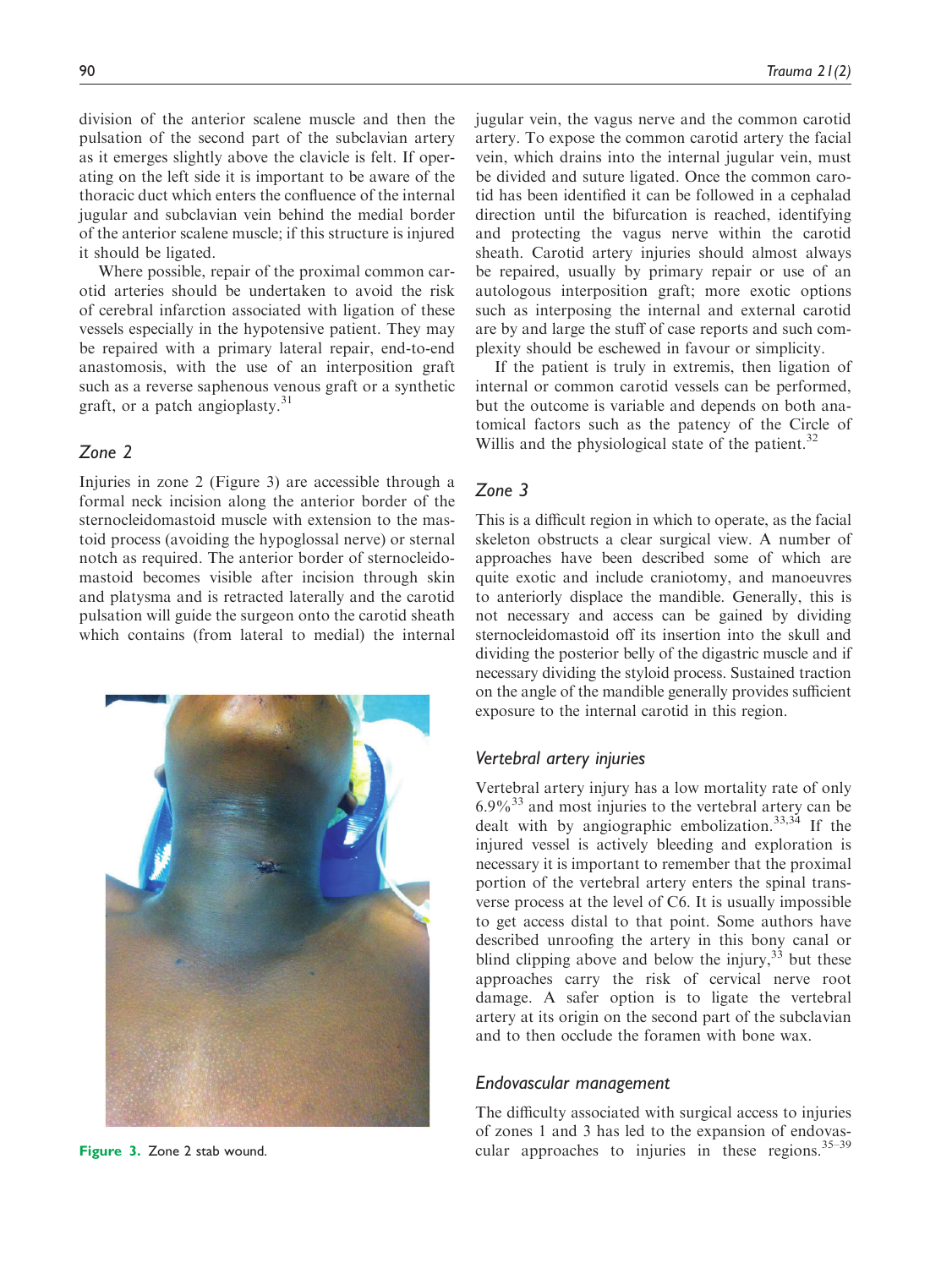

Figure 4. Algorithm for PNIs. CTA: CT angiography; GSW: gunshot wound; SW: stab wound. \*Bruit, thrill, central neurological deficits and absent pulse; \*\*Exsanguinating haemorrhage or rapidly expanding neck hematoma.

Endovascular procedures have been well documented in the post-traumatic elective setting to treat pseudoaneurysms and arteriovenous fistulas; however, endovascular approaches are now being used in the emergency setting. Studies have documented the successful endovascular control of vertebral, subclavian and axillary artery injuries in hypotensive patients.15,33–39 Du toit et al.<sup>16,17</sup> described the endovascular approach to subclavian, axillary and proximal carotid artery injuries, using stent-graft deployment, and have demonstrated excellent long-term follow-up results of this approach in small numbers of patients, with only a single late stent occlusion but no strokes or stent graft-related deaths; others report less blood loss and procedure time using an endovascular approach.<sup>38</sup> Difficult surgical access to the proximal part of the vertebral artery has resulted in angiographic embolization now being the treatment of choice for such injuries.<sup>15</sup> Despite rising popularity, endovascular approaches are still an uncommon intervention in the acute setting, and more studies are required to establish its efficacy.

#### Aero-digestive tract management

Any patient with gross extravasation of contrast on water-soluble swallow should be repaired urgently. Aero-digestive tract injury should be suspected in zone 1 and 2 wounds in the presence of haematemesis, odynophagia/dysphagia, haemoptysis, dysphonia or surgical emphysema, which may either be palpable or seen in the deep fascial compartments of the neck on CTA.<sup>40</sup> Oesophageal perforations should be managed with minimal debridement and primary repair. Upper thoracic oesophageal perforations are approached by a right thoracotomy and a left thoracotomy approach used for access to the lower third. Lesions at the gastrooesophageal junction are approached by upper midline laparotomy or a left thoracotomy. A small subgroup of oesophageal injuries may be successfully managed nonoperatively provided they have only a contained bleb of extravasation on water-soluble swallow, are recognized within 24 h so mediastinal contamination is minimized and managed appropriately with antibiotics and nasogastric feeding;<sup>41</sup> surgery, however, is still considered the gold standard for the management of the majority of these injuries.

Tracheal injuries greater than one-third of the circumference of the lumen should be repaired. $41$  The preferred method is either primary repair or resection with anastomosis. The proximal third of the trachea can be accessed by a low collar incision. A full clamshell incision with a partial upper median sternotomy provides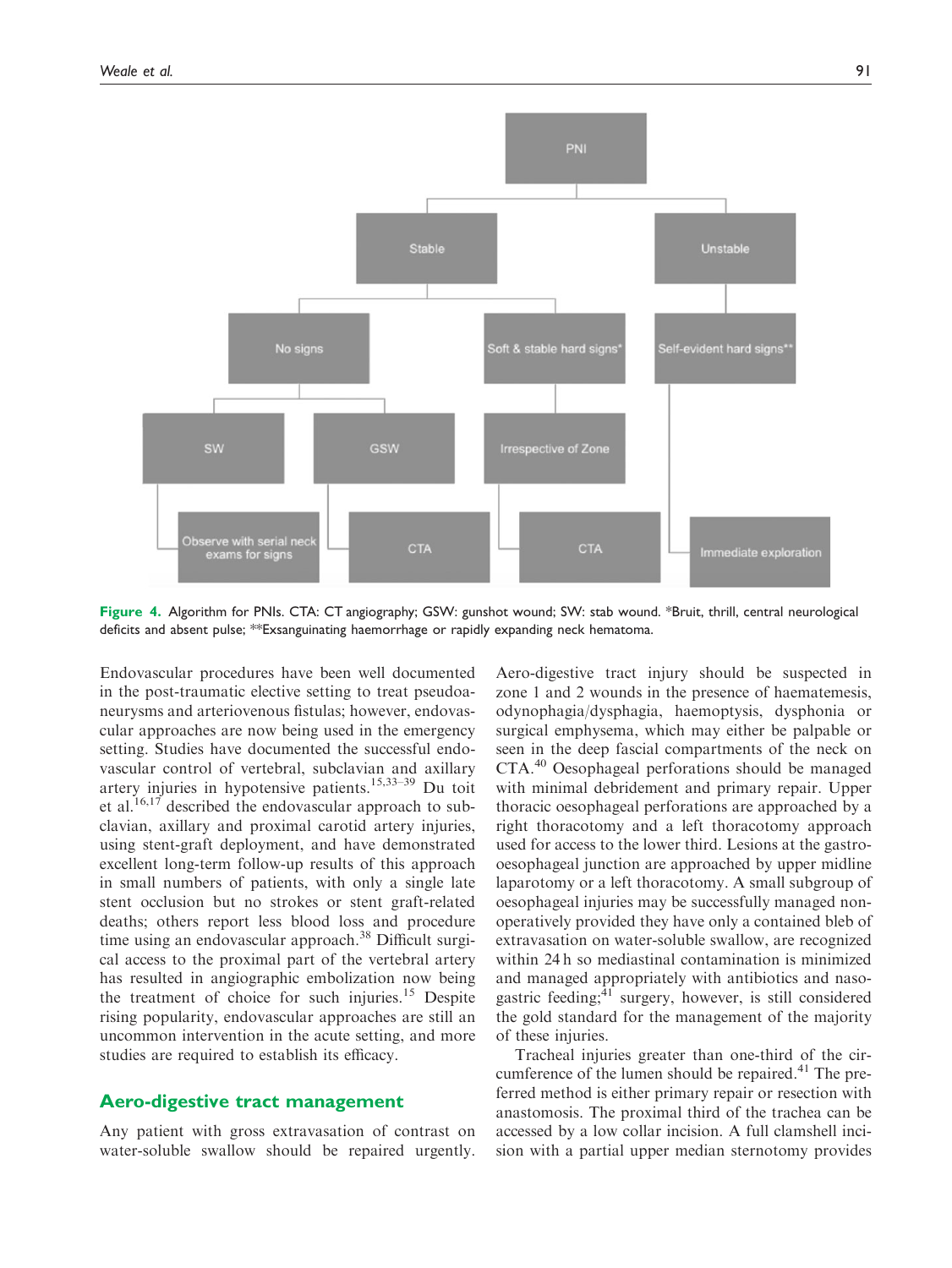excellent access to the middle third. Perform a right thoracotomy for access to the distal third of the trachea, the carina and right main bronchus, and a left thoracotomy for access to the left main stem bronchus. Massively destructive tracheal injuries are highly lethal. If there is massive tissue loss the priority is to secure the airway. Complex tracheal reconstruction is highly specialized and beyond the remit of this article. Patients with combined tracheal and oesophageal injuries are at increased risk of trachea-oesophageal fistula (TOF), oesophageal leaks, aspiration pneumonia and mediastinal abscess. In cases of combined injury, the use of a pedicled intercostal muscle flap between the two repairs is mandatory to prevent  $TOF<sup>41</sup>$ 

## **Conclusion**

An algorithmic approach to PNIs is useful. The unstable patient with 'self-evident hard signs' of vascular injury or has a threatened airway and is not responding to resuscitation must be expedited to the operating room. If the patient is not in extremis, then detailed clinical examination is important to guide the management strategy. If there are soft signs or 'stable hard signs' or a GSW mechanism of injury then the patient should be imaged as this may determine the surgical approach or facilitate a non-operative approach (Figure 4). The majority of PNIs can be managed conservatively.

### Declaration of conflicting interests

The author(s) declared no potential conflicts of interest with respect to the research, authorship, and/or publication of this article.

### Funding

The author(s) received no financial support for the research, authorship, and/or publication of this article.

### Ethical approval

Not required as it is a review article.

### Informed consent

Not required as it is a review article.

### **Guarantor**

RW.

#### Contributorship

All authors contributed to the writing of this article in detail.

### Acknowledgements

None.

#### Provenance and peer review

Not commissioned, externally peer reviewed.

### ORCID iD

R Weale <http://orcid.org/0000-0001-9296-527X>

#### **References**

- 1. Demetriades D, Skaklides J, Sofianos C, et al. Carotid artery injuries: experience with 124 cases. J Trauma 1989; 29: 91–94.
- 2. Madsen AS, Laing GL, Bruce JL, et al. An audit of penetrating neck injuries in a South African trauma service. Injury 2016; 47: 64–69.
- 3. Bell R, Osborn T, Dierks E, et al. Management of penetrating neck injuries: a new paradigm for civilian trauma. J Oral Maxillofac Surg 2007; 65: 691–705.
- 4. Mahmoodie M, Sanei B, Moazeni-Bistgani M, et al. Penetrating neck trauma: review of 192 cases. Arch Trauma Res 2012; 1: 14–18.
- 5. Harris R, Olding C, Lacey C, et al. Changing incidence and management of penetrating neck injuries in the South East London trauma centre. Ann R Coll Surg Engl 2012; 94: 235–239.
- 6. Navsaria P1, Thoma M and Nicol A. Foley catheter balloon tamponade for life-threatening hemorrhage in penetrating neck trauma. World J Surg 2006; 30: 1265–1268.
- 7. Sperry J, Moore E, Coimbra R, et al. Western trauma association critical decisions in trauma. J Trauma Acute Care Surg 2013; 75: 936–940.
- 8. Fogelman MJ and Stewart RD. Penetrating wounds of the neck. Am J Surg 1956; 91: 581–593.
- 9. Sclafani SJ, Cavaliere G, Atweh N, et al. The role of angiography in penetrating neck trauma. J Trauma 1991; 31: 557–562.
- 10. Demetriades D, Theodorou D, Cornwell E, et al. Evaluation of penetrating injuries of the neck: prospective study of 223 patients. World J Surg 1997; 21: 41–47.
- 11. Madsen AS, Laing GL, Bruce JL, et al. A comparative audit of gunshot wounds and stab wounds to the neck in a South African metropolitan trauma service. Ann R Coll Surg Engl 2016; 98: 488–495.
- 12. Monson D, Saletta J and Freeark R. Carotid vertebral trauma. J Trauma 1969; 9: 987–999.
- 13. Low GM, Inaba K, Chouliaras K, et al. The use of the anatomic 'zones' of the neck in the assessment of penetrating neck injury. Am Surg 2014; 80: 970–974.
- 14. Lopera J. Embolization in trauma: principles and techniques. Semin Intervent Radiol 2010; 27: 014–028.
- 15. Atar E, Griton I, Bachar GN, et al. Embolization of transected vertebral arteries in unstable trauma patients. Emerg Radiol 2005; 11: 291–294.
- 16. Du Toit DF, Lambrechts AV, Stark H, et al. Long-term results of stent graft treatment of subclavian artery injuries: management of choice for stable patients? J Vasc Surg 2008; 47: 739–743.
- 17. Du Toit DF, Coolen D, Lambrechts A, et al. The endovascular management of penetrating carotid